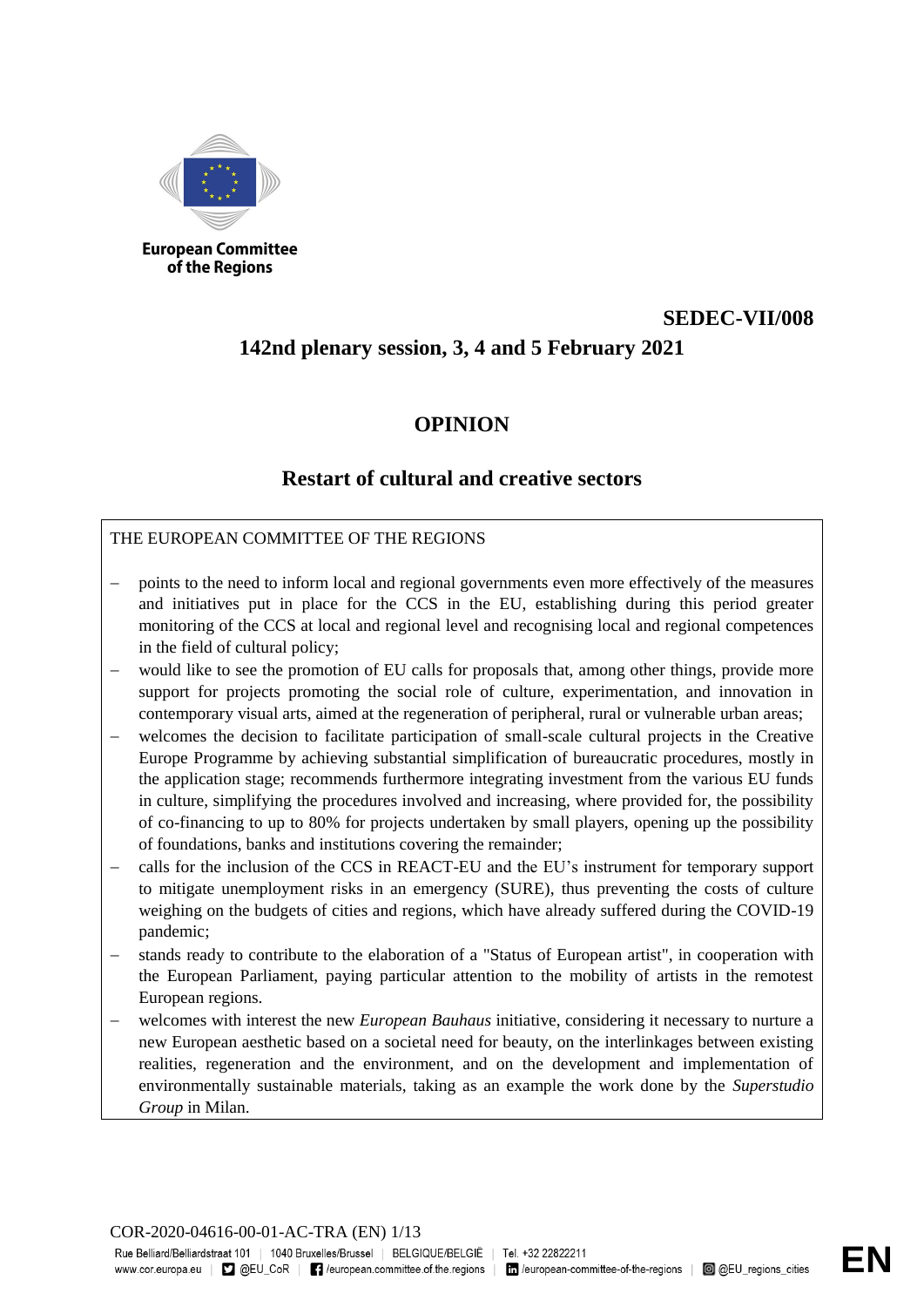**Rapporteur** 

Giuseppe Varacalli (IT/Renew Europe), Member of Gerace Municipal Council (RC)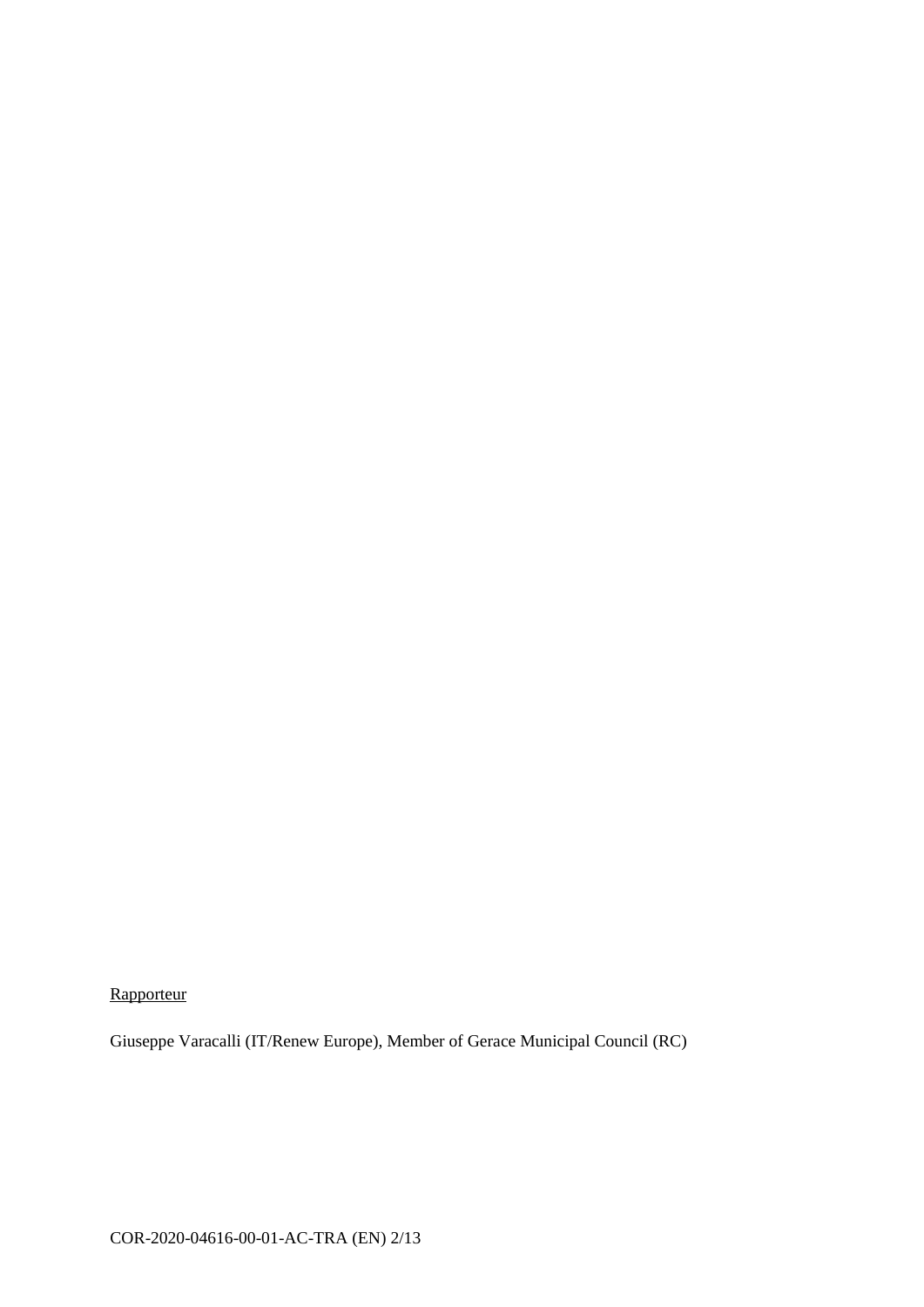## **Opinion of the European Committee of the Regions – Restart of cultural and creative sectors**

## **I. POLICY RECOMMENDATIONS**

#### THE EUROPEAN COMMITTEE OF THE REGIONS

- 1. points out that the COVID-19 pandemic has dramatically brought to light the idea that we all support, namely that culture can be the trump card for Europe's social, economic and sustainable development. On the other hand, the reality of the cultural and creative sectors has also become clear. Bearing in mind that the term "cultural and creative sectors" is vague, and the lines between publicly funded or subsidised art/culture and self-supporting cultural and creative workers are just as blurred as the boundaries of the industry itself, this opinion focuses in particular on those operators that in principle get little or no support from the public sector. In almost all countries, the sector is made up largely of small businesses, independent artists and other freelance creative professionals, is vulnerable and often precarious, and has been one of the hardest-hit by the pandemic crisis, as highlighted by the CoR in its resolution on the priorities for 2020-2025;
- 2. points out that one of the premises on which the cultural and creative sectors (CCS) are based, across the board, is that they involve "gatherings", i.e. collective enjoyment, and that this has made them subject to a lockdown which has not yet been lifted for certain sectors and for the activities linked to those sectors, and is leading to severe financial and job losses; an additional premise, however, is that they are intrinsically linked to progress, research and growth, as well as to tangible and intangible cultural heritage. Called attention to the fact that workers in the live arts sector are among the categories most damaged by the crisis generated by the COVID-19 pandemic. These are people and families who risk no longer having an income and being unable to survive. Calls on the European institutions and national governments to support the workers in this sector, by ensuring that funds of the Creative Europe programme reach all forms of the culture and creative sector and all those who are involved in creating it, no matter their employment type, and by finding a way with the Member States of having this support take the form of a minimum subsistence income;
- 3. points out that Articles 6 and 167 of the Treaty on the Functioning of the European Union state that the EU's competence in the field of culture is to support, coordinate or supplement the actions of the Member States. In accordance with the principle of subsidiarity, the CoR supports EU initiatives in this area of competence, as they bring to the fore the important transnational and European dimension of this sector. Local and regional authorities have important competences when it comes to promoting cultural and intercultural dialogue; in the middle of a pandemic, these authorities should also coordinate multi-dimensional local and regional cultural networks involving all the key stakeholders. This opinion is drafted in line with the EU's annual regional and local barometer;
- 4. highlights the importance of arts and culture being free and independent, and stresses the intrinsic value of cultural and artistic production; also believes that they need to be promoted as key enablers for strengthening European identity and enhancing its social function, and would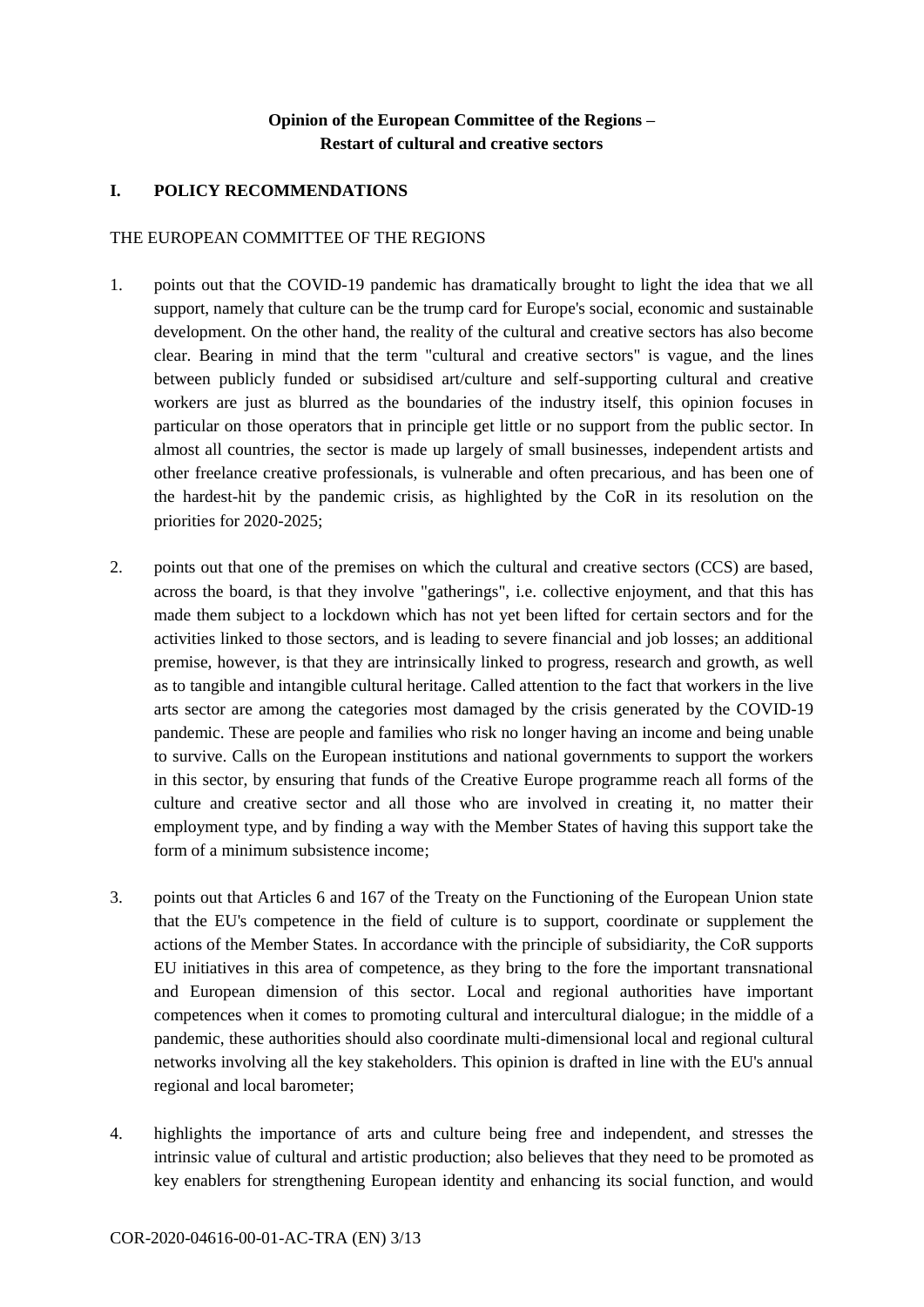make an appeal for art and culture to be given a more prominent role in the debate on the future of the EU; this would also ensure that the CCS are considered a priority at national level, by creating synergies with other policies and structural funding in the next programming period;

- 5. proposes a continuous dialogue with CCS organisations so that easily usable support systems can be developed, resulting in a mobilisation that fosters innovation and education, within a dynamic territorial ecosystem: by establishing ad hoc funds for setting up networks, regulating cultural operators' mobility, building up dedicated channels and IT platforms to host profiles of artists, associations and cultural operators, etc. to help them operate internationally (as is the case with Europass), and facilitating the publication of all calls, measures and specific and tailored actions enabling individual artists and professionals in the sector to more easily access and make use of them, bearing in mind that the CCS often hire self-employed and precarious workers and mainly involve small and medium-sized enterprises (SMEs), both commercial and non-profit;
- 6. points to the need to inform local and regional governments even more effectively  $-$ of the measures and initiatives put in place for the CCS in the EU, establishing during this period greater monitoring of the CCS at local and regional level and recognising local and regional competences in the field of cultural policy, with a view to the fair distribution of the funding allocated to the sector, as grassroots institutions are more in tune with the basic structures. One starting point could be the existing platform https://creativesunite.eu, as well as fully exploiting the potential of national Creative Europe desks;
- 7. reiterates "the importance of capitalising on and boosting digital opportunities to promote culture in an interactive way and promoting access to culture for all groups of society, especially young people, as the future custodians and promoters of cultural heritage"<sup>1</sup>. Also underlines the need for increased EU funding to co-finance these digitisation activities. This is all the more pertinent amidst the current pandemic, and in the field of culture in general, which has highlighted the digital divide that exists due to geographical, economic and generational factors;
- 8. reaffirms that "culture must lie at the heart of the EU's international relations, and that alternative forms and approaches to international diplomacy have emerged, including cultural diplomacy"<sup>2</sup> . Further argues that European cultural diplomacy should focus on promoting Europe and its Member States, as well as its local and regional authorities, including through educational and cultural exchanges, reaching out to the public and to third countries, and thus helping to promote a positive image of Europe and its Member States and regions, as a way of strengthening identity and therefore bolstering social cohesion and dialogue. In order to retain the leading position of Europe's diverse forms of cultural expression in the post-COVID era, a paradigm shift is needed in which awareness is increased even more not only of what we already have and what we must promote, including by alternative and virtual means, but above all of creative potential and the capacity for interaction with other sectors (crossfertilisation)across all areas of culture and the arts. The COVID-19 pandemic has made us

1

<sup>1</sup> COR-2019-04646.

<sup>2</sup> COR-2016-05110.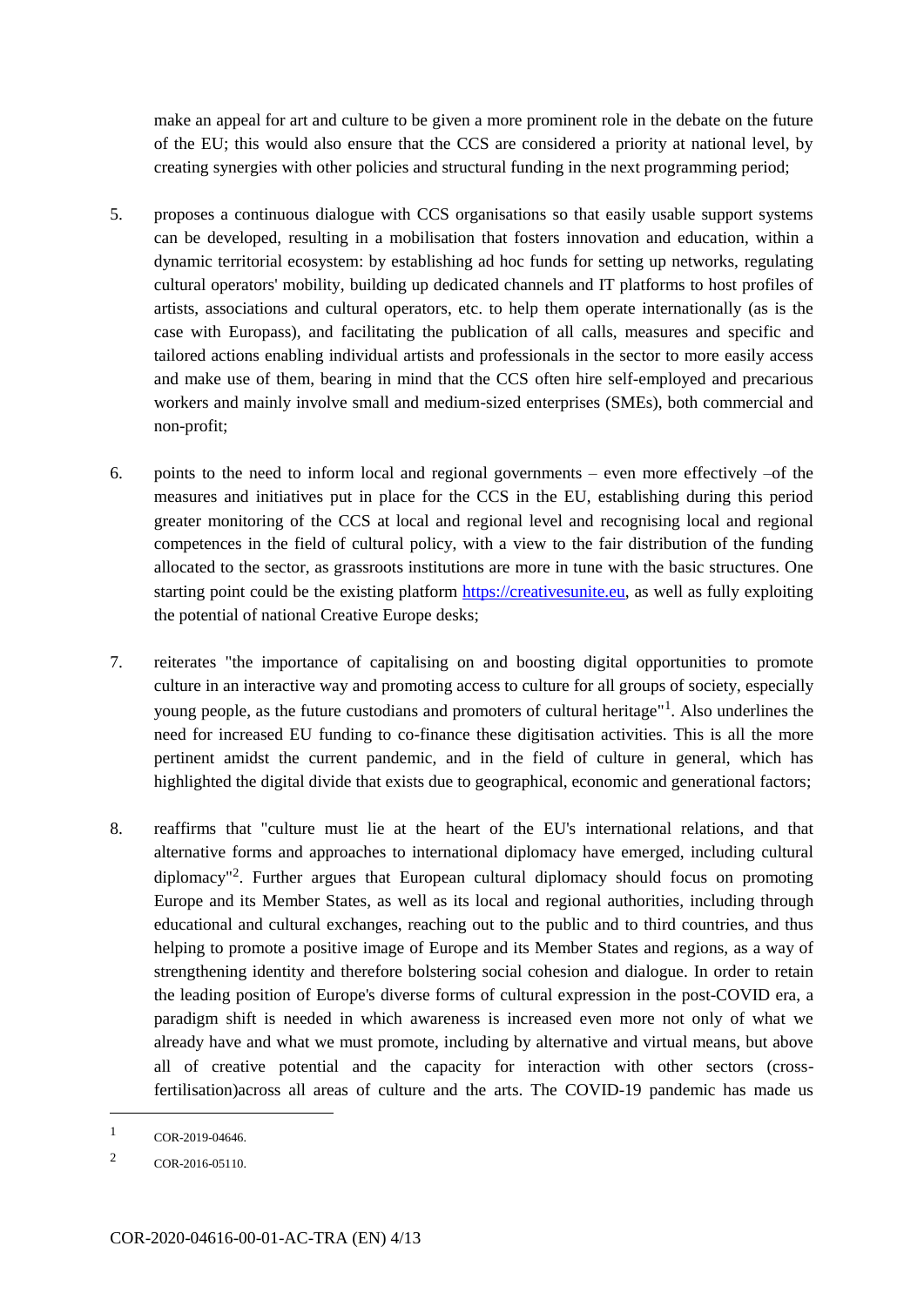understand the importance of strengthening and developing the EU's cultural diplomacy and of being able to compete by offering a greater range of cultural products and more innovation on the world stage, which has seen new powers emerge, including in the cultural sphere; the economic situation caused by COVID-19 has highlighted the importance of networking and of promoting tours in the performing arts, circuses and exhibitions as a way of sharing projects beyond local and regional borders; to this end, a network must be designed for each sub-sector of the arts in order to start planning tours and itineraries in 2022;

- 9. at the same time underlines the continuous importance of promoting traditional access to original heritage, in order to promote and preserve the common artistic, historical and Judeo-Christian heritage of Europe;
- 10. would like to see the promotion of EU calls for proposals that, among other things, provide more support for projects promoting the social role of culture, experimentation, and innovation in contemporary visual arts, aimed at the regeneration of peripheral, rural or vulnerable urban areas, schools, hospitals, shelters and prisons, by giving awards to artists and creative professionals for the realisation of a large-scale European cultural project, which, on the one hand, embraces contemporary art and innovation and, on the other, produces output that can connect, in an original, innovative and sensitive way, with its intended audience, with the community, thus helping to develop new models for quality of life;
- 11. calls for discussions with the individual Member States to ensure that tools are put in place that are able to capture the diversity of the many sub-sectors within the complex system of the CCS, not all of which can benefit from protective measures for workers. Calls for consideration to be given to the idea of a standard welfare system, that gives access to support and subsidies in the event of particular situations arising, by adapting the existing system and making it less rigid and obsolete, and by providing new regulatory frameworks adapted to the new mechanisms for creation, production and distribution within the sector, with an emphasis on creativity, in order to give recognition to operators' professionalism. To this end, it is vital for the body of employees working in the public administration to include, where they are not represented, people with qualifications in the dramatic arts and other creative branches so that they can help develop cross-cutting programmes in acting, the audiovisual sector and theatre, i.e. embracing the perspective of the creative industry;
- 12. underlines the urgent need to ensure that there is a clear legislative framework explicitly covering the health and safety of all cultural workers and artists in their working environment and to take the precarious working conditions in the CCS into full account during this period of pandemic, and throughout the duration of the recovery and its consequences;

Link with political priorities

- 13. is concerned about the fate of the CCS, despite the cross-cutting and sectoral measures that have been put in place since the start of the COVID-19 pandemic;
- 14. welcomes the agreement on the Creative Europe Programme reached in December 2020 between the Council and the European Parliament, in particular the EUR 2.2 billion support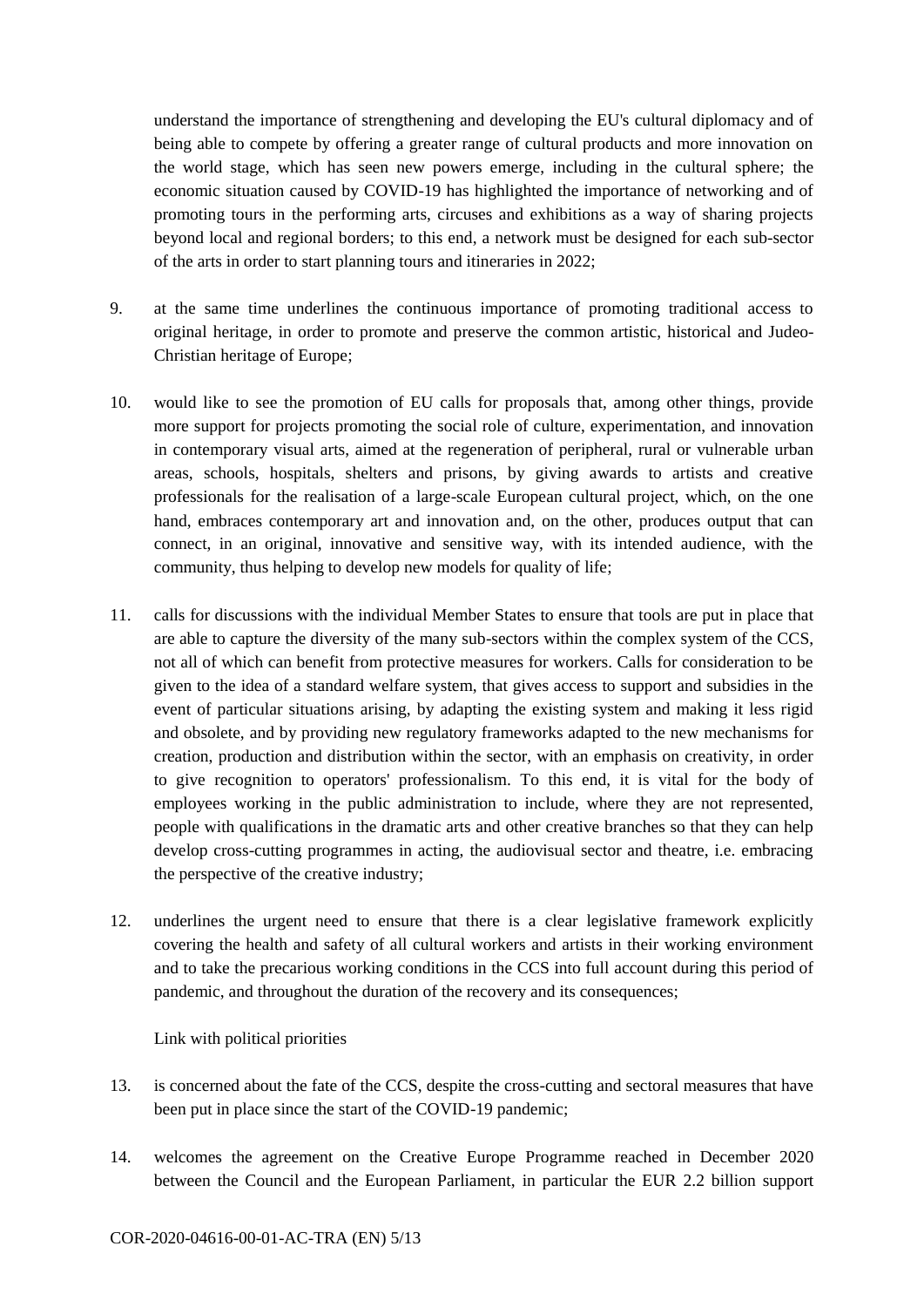secured for artists. Such an agreement acknowledges the importance of CCS and provides a significant increase for a sector that will need strong assistance throughout the recovery phase;

- 15. points to the need to focus on sustainable cultural activities, encouraging investments without age limits in artists and other cultural workers who express values such as democracy, cosmopolitanism, social integration, inclusion and environmental awareness, and in the public enjoyment of art, promoting its launch and revitalisation through EU programmes and facilitating access to a range of sustainable financial support instruments, such as public subsidies, venture capital and access to credit on long-term favourable repayment terms;
- 16. welcomes the decision to facilitate participation of small-scale cultural projects in the Creative Europe Programme by achieving substantial simplification of bureaucratic procedures, mostly in the application stage; recommends furthermore integrating investment from the various EU funds in culture, simplifying the procedures involved and increasing, where provided for, the possibility of co-financing to up to 80% for projects undertaken by small players, opening up the possibility of foundations, banks and institutions covering the remainder. Joins to this effect the European Parliament's call "for sizeable and primary grant-based support for cultural and creative sectors and industries in order to ensure the livelihoods of local communities" and agrees on the need "to earmark for the cultural and creative sectors and industries, according to their specific needs, at least 2% of the Recovery and Resilience Facility dedicated to the recovery<sup>"3</sup>. Calls for the inclusion of the CCS in REACT-EU, and stresses the need to integrate culture into national policies for the implementation of REACT-EU, and the EU's instrument for temporary support to mitigate unemployment risks in an emergency (SURE), thus preventing the costs of culture weighing on the budgets of cities and regions, which have already suffered during the COVID-19 pandemic; advocates the use of cascade funding, a mechanism already provided for by the European Commission, referred to as "financial support for third parties";
- 17. agrees with the need for an establishment of a single EU portal, combining information from all the EU programmes that are funding cultural heritage<sup>4</sup>;
- 18. welcomes the growing interest and efforts of local and regional authorities across Europe in promoting shared visions and actions in the Member States. Hopes that similar initiatives to those implemented under the Charter of Agrigento<sup>5</sup>, signed by hundreds of mayors and by presidents of Italian regions and supported by particularly representative associations and the European Committee of the Regions<sup>6</sup>, can be reproduced in other countries;
- 19. hopes that the cultural heritage sector can always enable participation despite the restrictions brought about by the COVID-19 pandemic – sustainability, protection and innovation, the four

1

<sup>3</sup> European Parliament resolution of 17 September 2020 on the cultural recovery of Europe (2020/2708(RSP)).

<sup>4</sup> European Parliament's CULT Committee Draft Report, 2019/2194(INI).

<sup>5</sup> The Charter of Agrigento, signed in Rome on 30 October 2019, aims to promote effective policies to make better use of the EU's cultural heritage (http://www.anci.it/wp-content/uploads/Carta-di-Agrigento-per-una-nuova-Agenda-europea-della-Cultura.pdf).

<sup>6</sup> CoR opinion on *Culture in a Union that strives for more: the role of regions and cities*, point 20.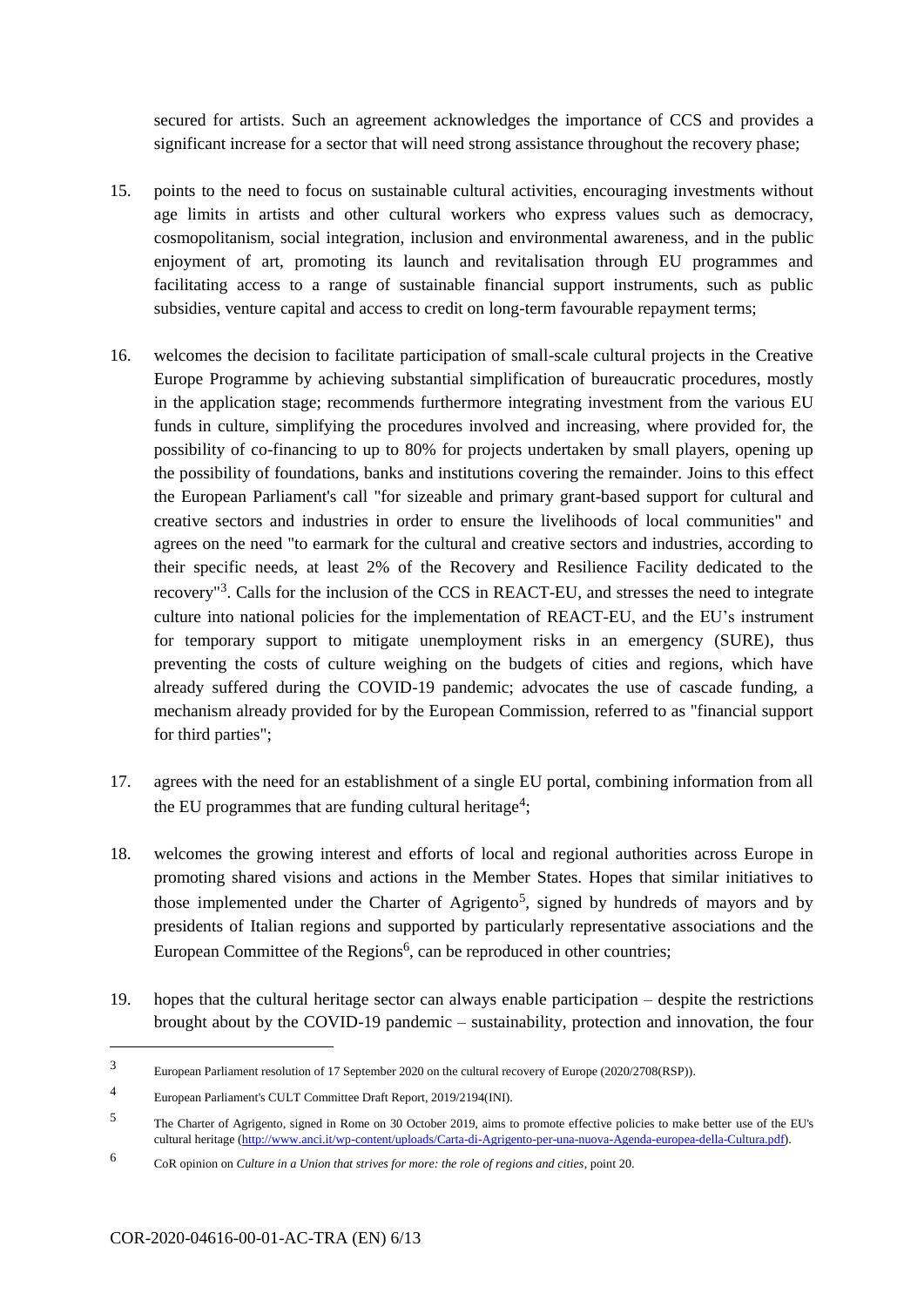cornerstones on which the European Year of Cultural Heritage initiatives were designed, and that, given the crisis triggered by COVID-19, the increases in funds for Creative Europe will be made structural and will be managed directly by the regional authorities;

- 20. professionals in the field of cultural heritage are ideally placed to make the community as a whole aware that the sector is of vital benefit to the economy, culture, the environment and society;
- 21. supports a greater role for creators, artists, technical staff and other cultural and heritage players, not just as a "means" of growing the economy and increasing competitiveness. COVID-19 has further highlighted the need to incorporate culture into the education system as a cross-cutting part of the curriculum. To this end, it is essential to include the performing arts during school hours;
- 22. is particularly concerned about the growing shortage of skilled craftsmen, restoration professionals and heritage experts. Calls on the European institutions to include the preservation of valuable practices and knowledge in future cultural heritage preservation initiatives;

Specific local or regional dimension

- 23. calls, with due respect for complementarity and subsidiarity the guiding principle of the EU in the field of cultural relations – for the Member States to step up their action here, carrying out supporting or coordinating measures in order to frame a strategic European approach to the restart of the CCS;
- 24. acknowledges that local and regional authorities have been playing a key role in promoting, stimulating and supporting cultural activities related to music, the visual arts, folklore, performing arts, audio-visual arts, publications, cultural heritage and so on, through grants that have been helping to improve beneficiaries' conditions over months of closure or reduced capacity in public spaces as a result of COVID-19 health measures, as well as through other support measures such as providing spaces for cultural activities free of charge or making it easier to use public areas;
- 25. points out that, when talking about culture and creativity, we are not always dealing with tangible objects; sometimes culture and creativity are channelled into the intangible, making the artists themselves a work of art, something that happens with singing and dancing, and with jugglers and trapeze artists, musicians and mime artists, actors and acrobats. Each of them is involved in passing on traditions and customs, creating emotions, giving rise to feelings, promoting their local area, attracting tourists, and overcoming all kinds of psychological barriers, but sometimes they fail to overcome the structural ones that have been exacerbated by the pandemic at this time. The expertise of cultural heritage professionals is a unique public asset, and is crucial in ensuring that work to protect and preserve heritage is imbued with quality and values and is sustainable. This requires strategic action by the authorities in order to protect the different cultural ecosystems;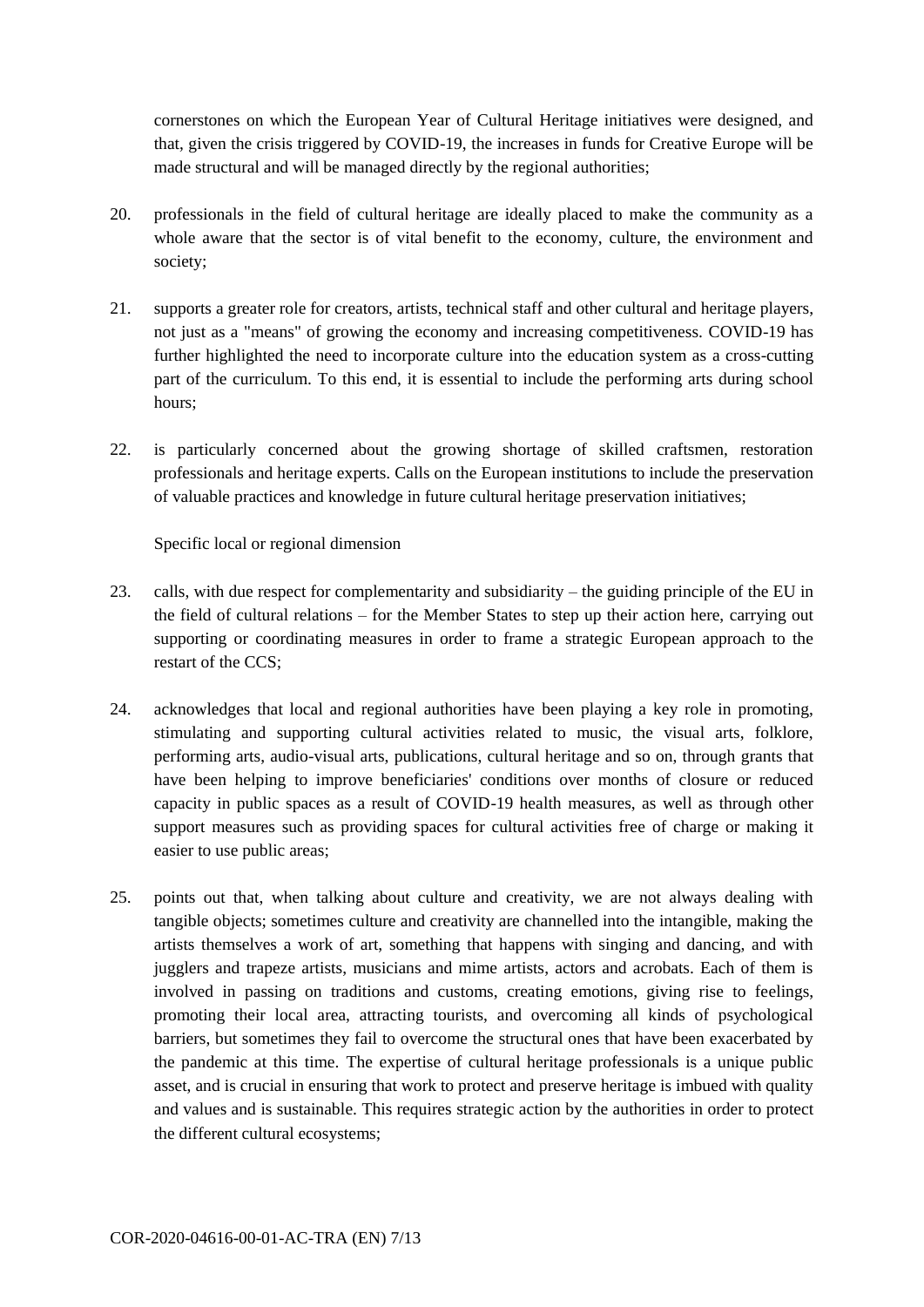- 26. points out and hopes that the EU will take action to spur on the necessary cooperation between the Member States, to support, promote and revitalise the wide range of sub-sectors within the CCS which the COVID-19 pandemic has brought to a halt. Each sub-sector has different characteristics and needs different spaces and different treatment, but they all contribute to creating opportunities in the regions for tourism and for the social, economic and cultural development of the regions. Examples here, among so many, include: cultural heritage, both tangible, comprising the extremely complex management of monuments and archaeological sites – including underwater ones – museums, archives and libraries; and intangible – regional and local holidays, gastronomy and crafts; forms of dissemination, ranging from conferences to events such as the European capitals of culture; the performing arts and shows, music and dance, from opera and circuses to street artists; the creative industry, including film, publishing, design, advertising, and radio and television, graphics, sculpture, painting and architecture; and cultural institutions and foundations;
- 27. urges local and regional authorities to use EU funding and the various programmes and measures to promote individual artists, especially those who are less well known but who are already working in the sector, by developing opportunities now for events and exchanges, including on a virtual basis, which can help unearth the wealth of creative potential hidden in the regions, and thus make those artists, as many have been in the past, ambassadors and promoters of their own cultures. Blending into each other, they manage to create a common European flavour, while at times maintaining features that are specific to each individual country and region. Calls for strong cooperation to be encouraged with the Creative Europe national desks to increase knowledge and information on the ground, and also for cooperation between the regions to be facilitated within the framework of this programme;
- 28. strongly supports the decision of the Council and the European Parliament to place cross-border cooperation as a priority for the cultural strand, to strengthen transnational cooperation and the cross-border dimension of creation, circulation and visibility of European works as well as the mobility of cultural and creative operators. Stands ready to contribute to the elaboration of a "Status of European artist", in cooperation with the European Parliament, paying particular attention to the mobility of artists in the remotest European regions. Agrees with the European Parliament on the need to "protect employment in the cultural heritage sector, to support restoration professionals and heritage experts, and to give them the tools they need to protect European heritage sites $17$ ; also notes that cultural heritage professionals, who work in interdisciplinary and cross-sectoral environments and combine traditional, creative and innovative approaches to safeguarding Europe's irreplaceable heritage for future generations, should not be forgotten; calls, therefore, for greater mobility to be fostered by enabling cultural heritage professionals to validate the full extent of their formal and non-formal knowledge and skills;
- 29. reiterates what has always been clear to those working in the cultural sphere: cities and regions that are able to harness their history, tell their stories, renew and re-imagine themselves, creating space for light, creative and sustainable economies, become attractive not only to tourists and

-

<sup>7</sup> European Parliament resolution of 17 September 2020 on the cultural recovery of Europe (2020/2708(RSP)).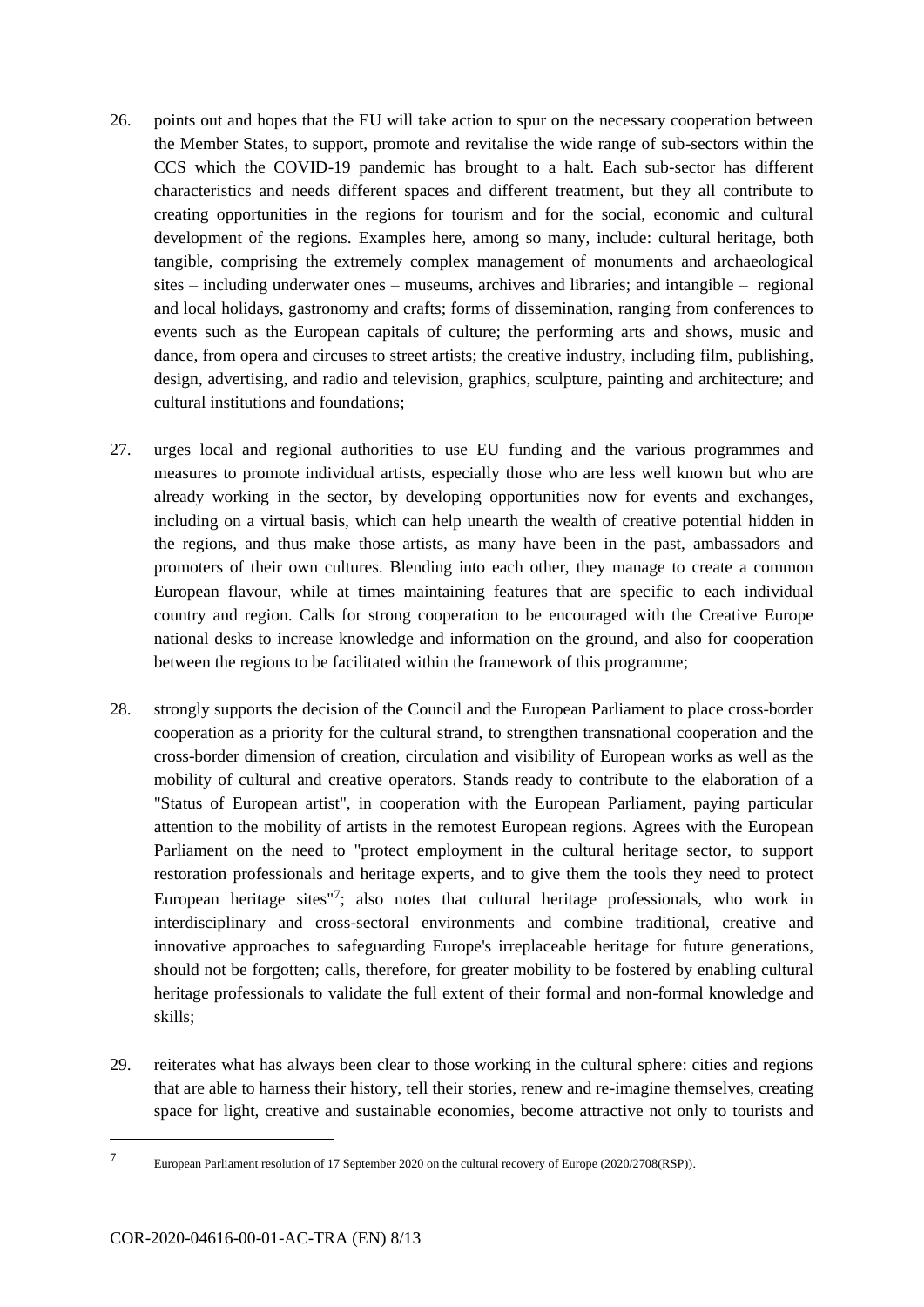the economic activities they generate, but also to businesses that locate there, the value of property in those areas, and the generational and intercultural balance, in societies that are now structurally multiracial and multi-religious;

- 30. calls for the regions to be supported in their efforts to re-launch the arts by being open to experimentation, and to take an interest in the proliferation of new projects and ideas we are seeing at this time when a paradigm shift is needed to revitalise the CCS. The regeneration of urban areas and regions should involve simple projects that make it easier for everyone to acquire knowledge, and this should include peripheral areas, the less developed regions and the outermost regions, by integrating and involving existing or planned cultural infrastructure in the region, and implementing protection and conservation plans for the historical heritage of these areas;
- 31. considers it necessary to design creative solutions for rehabilitating, regenerating, reinterpreting and managing the areas themselves, which can range from virtual and intangible measures in relation to the environment, to physical interventions in the places themselves, by turning, for example, to the visual and performing arts and relational art, to applied arts, communication, digital manufacturing and virtual reality, involving communities through activities that foster social cohesion and the development of interpersonal networks, characterised by applicability and sustainability. An example here is the *Fiumara d'Arte* artistic route: an open-air series of works by world-famous artists dotted across a number of provinces, works which, through particular events, become catalysts for new talents who thus have the opportunity to make themselves known. This is a way of developing local culture, by strengthening its identity and specific nature, creating a unique, place-based, non-transferable value, where cultural factors come to the fore, including at European level;
- 32. refers to the views it has previously expressed on the European Capitals of Culture initiative, which has helped to highlight the richness, diversity and common aspects of European cultures. This project and other such initiatives need to continue, and, as is the case with the *European Heritage Label*, their potential needs to be tapped further. In fact, it is important to develop cultural and creative knowledge especially in the younger generation, without underestimating the value of tourism and school tourism – sectors which are no less seriously affected than the CCS and which cannot operate virtually;
- 33. underlines the importance of voluntary work in protecting cultural heritage and therefore welcomes the targeted call for cultural heritage under the European Solidarity Corps;

## General comments

34. considers it necessary to promote throughout Europe the dissemination of artistic and cultural creation, and the international promotion of artists, curators, critics and other cultural workers, as well as creators connected with other disciplines, by means of calls for proposals emphasising the social role of art and culture and involving local authorities, regions, cultural institutions in the strict sense, schools, hospitals, shelters and prisons, to act as the leaders of projects aimed at regenerating peripheral or vulnerable urban areas and buildings. The projects should involve collaboration between European bodies from different countries and a promotion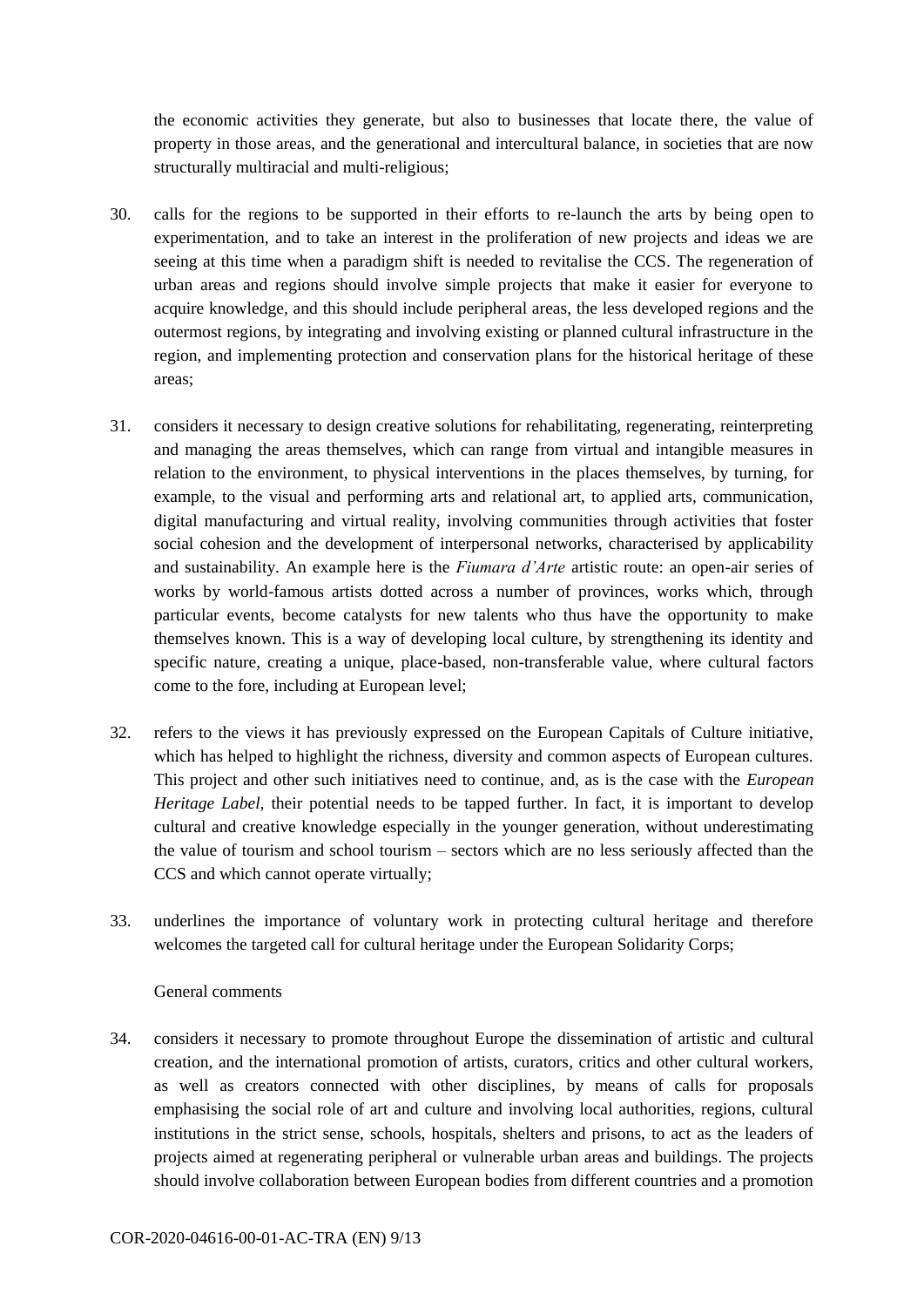phase in several EU countries, and produce works that can connect, in an original, innovative and sensitive way, with the community, thus helping to develop new models for quality of life and constituting a timely step change towards a genuine democratisation of culture and greater public involvement; likewise, new forms of cultural management innovation should be promoted by fostering incubators for cultural projects and initiatives;

- 35. supports the need to produce new works, but above all to use art and culture to support social objectives that are more integrated, structured and efficient, all the more so at a time of market crises that are both systemic and due to the COVID-19 pandemic. Specifically, drawing freely on the *Art Bonus* scheme established by the Italian government, which has led to good practices in the area of patronage, calls for proposals and competitions could be launched to promote the commissioning of works by contemporary European artists and cultural workers by private individuals and companies, works that the purchaser would undertake to make available to the public for a fixed period of time in museums and even as part of a tour;
- 36. stresses that, in relation to "cultural clusters" or "creative districts", the COVID-19 crisis has made it essential to position cities and regions at the hub of knowledge networks in order to fully benefit from the free movement of ideas, capital and people in the global network economy. Support from local and regional authorities is vital for the development of such clusters, but these also need to be linked into integrated and scalable European and global knowledge networks to enhance their effectiveness Therefore the EU institutions should support financially Local and Regional Authorities, as well as local actors for the realisation of such projects;
- 37. calls for the CCS to be treated like producers of basic commodities, so that, in the event of further extraordinary events such as the COVID-19 pandemic, they are not penalised by a lockdown. Foresight should therefore be employed and common guidelines drawn up to enable them to continue operating, albeit with restrictions in terms of accessibility;
- 38. welcomes with interest the new *European Bauhaus* initiative announced by the Commission president Ms von der Leyen as part of the Renovation Wave strategy, considering it necessary to nurture a new European aesthetic based on a societal need for beauty, on the interlinkages between existing realities, regeneration and the environment, and on the development and implementation of environmentally sustainable materials, taking as an example the work done by the *Superstudio Group* in Milan;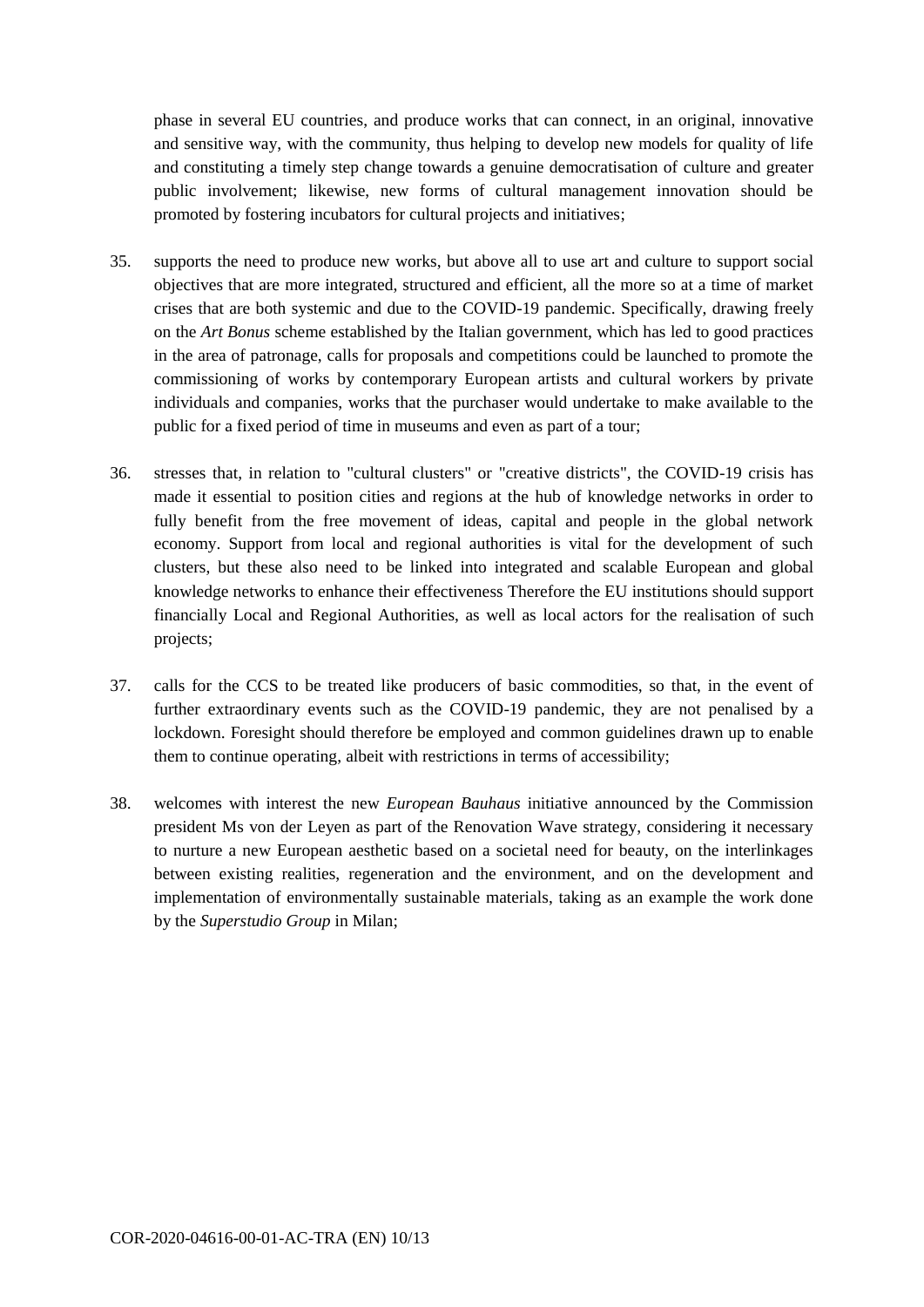39. reiterates to this effect its earlier call "for increased investment in culture and in plans to bring aspects of cultural heritage, including those which have been neglected or abandoned, into use," as well as promoting their conservation and dissemination, "under interactive and sustainable management within the new 2030 Urban Agenda, capitalising on innovative initiatives promoted by the municipalities and cooperation initiatives promoted by regional stakeholders"<sup>8</sup>.

Brussels, 5 February 2021

The President of the European Committee of the Regions

Apostolos Tzitzikostas

The Secretary-General of the European Committee of the Regions

Petr Blížkovský

-

<sup>8</sup> COR-2019-04646.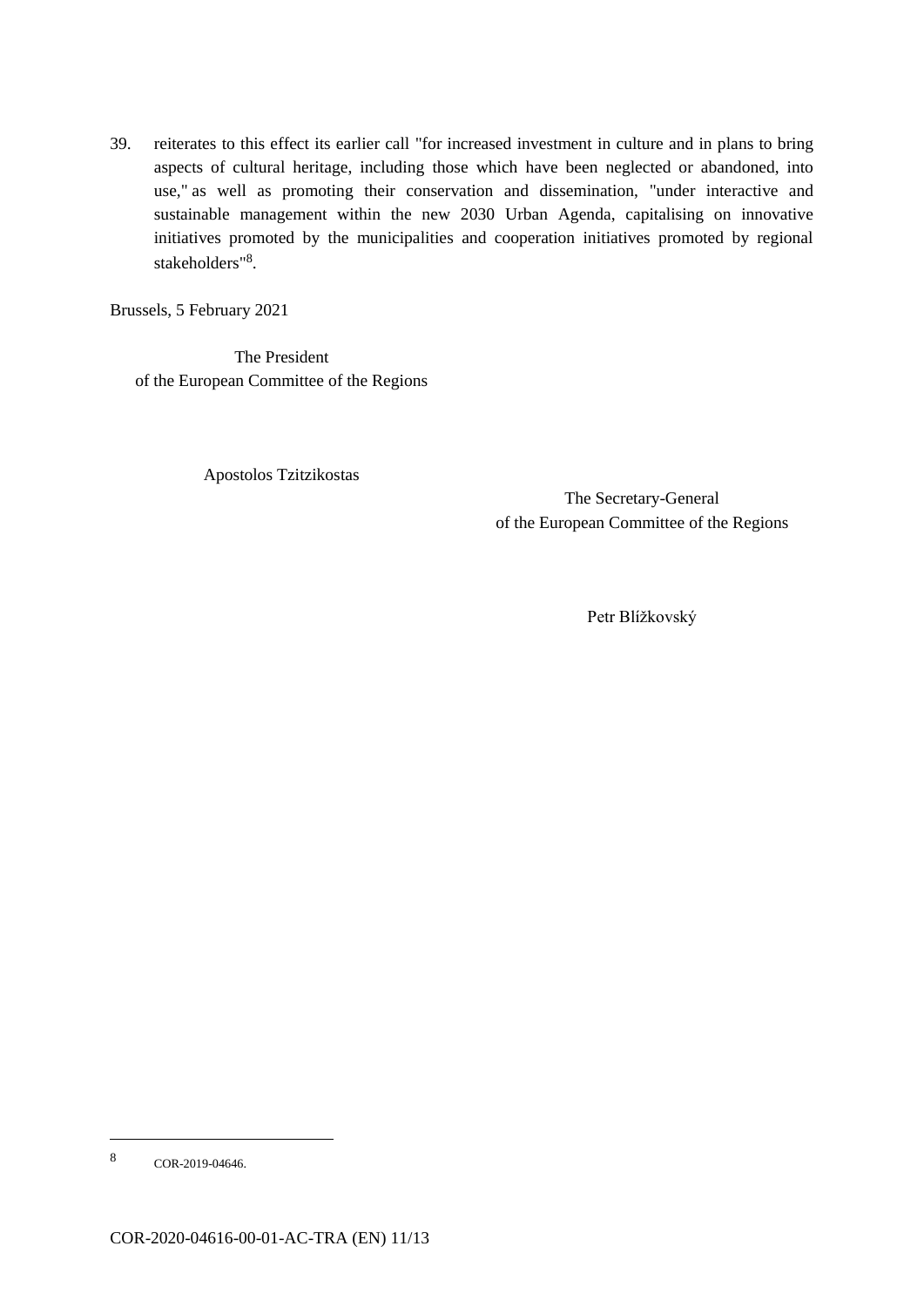### **II. PROCEDURE**

| <b>Title</b>                               | Restart of cultural and creative sectors                      |
|--------------------------------------------|---------------------------------------------------------------|
| Reference(s)                               | N/A                                                           |
| <b>Legal basis</b>                         | Article 304 TFEU                                              |
| <b>Procedural basis</b>                    | Own-initiative opinion (Rule 41(b)(ii) RP)                    |
| Date of Council/EP referral/Date of        | N/A                                                           |
| <b>Commission letter</b>                   |                                                               |
| <b>Date of Bureau/President's decision</b> | 11 September 2020                                             |
| <b>Commission responsible</b>              | Commission for Social Policy, Education, Employment,          |
|                                            | Research and Culture (SEDEC)                                  |
| Rapporteur                                 | Giuseppe Varacalli (IT/Renew Europe)                          |
| <b>Analysis</b>                            | October 2020                                                  |
| <b>Discussed in commission</b>             | 25 November 2020                                              |
| Date adopted by commission                 | 25 November 2020                                              |
| <b>Result of the vote in commission</b>    | majority                                                      |
| (majority, unanimity)                      |                                                               |
| Date adopted in plenary                    | 3-5 February 2021                                             |
| <b>Previous Committee opinions</b>         | Culture in a Union that strives for more: the role of regions |
|                                            | and cities <sup>9</sup>                                       |
|                                            | Creative Europe and a New European Agenda for                 |
|                                            | Culture <sup>10</sup>                                         |
|                                            | Cultural heritage as a strategic resource for more cohesive   |
|                                            | and sustainable regions in the EU <sup>11</sup>               |
|                                            | Strengthening European Identity through Education and         |
|                                            | Culture <sup>12</sup>                                         |
|                                            | Towards an EU strategy for international cultural             |
|                                            | relations <sup>13</sup>                                       |
|                                            | Towards an integrated approach to cultural heritage for       |
|                                            | Europe <sup>14</sup>                                          |
|                                            | The European Capitals of Culture $(2020-2033)^{15}$           |
|                                            | Creative Europe <sup>16</sup>                                 |
|                                            | The future of the European Capital of Culture <sup>17</sup>   |

<sup>9</sup> CDR 4646/2019.

1

- <sup>10</sup> CDR 3890/2018.
- <sup>11</sup> CDR 185/20018.
- <sup>12</sup> CDR 6048/2017.
- <sup>13</sup> CDR 5110/2016.
- <sup>14</sup> CDR 5515/2014.
- <sup>15</sup> CDR 2077/2012.
- <sup>16</sup> CDR 401/2011.